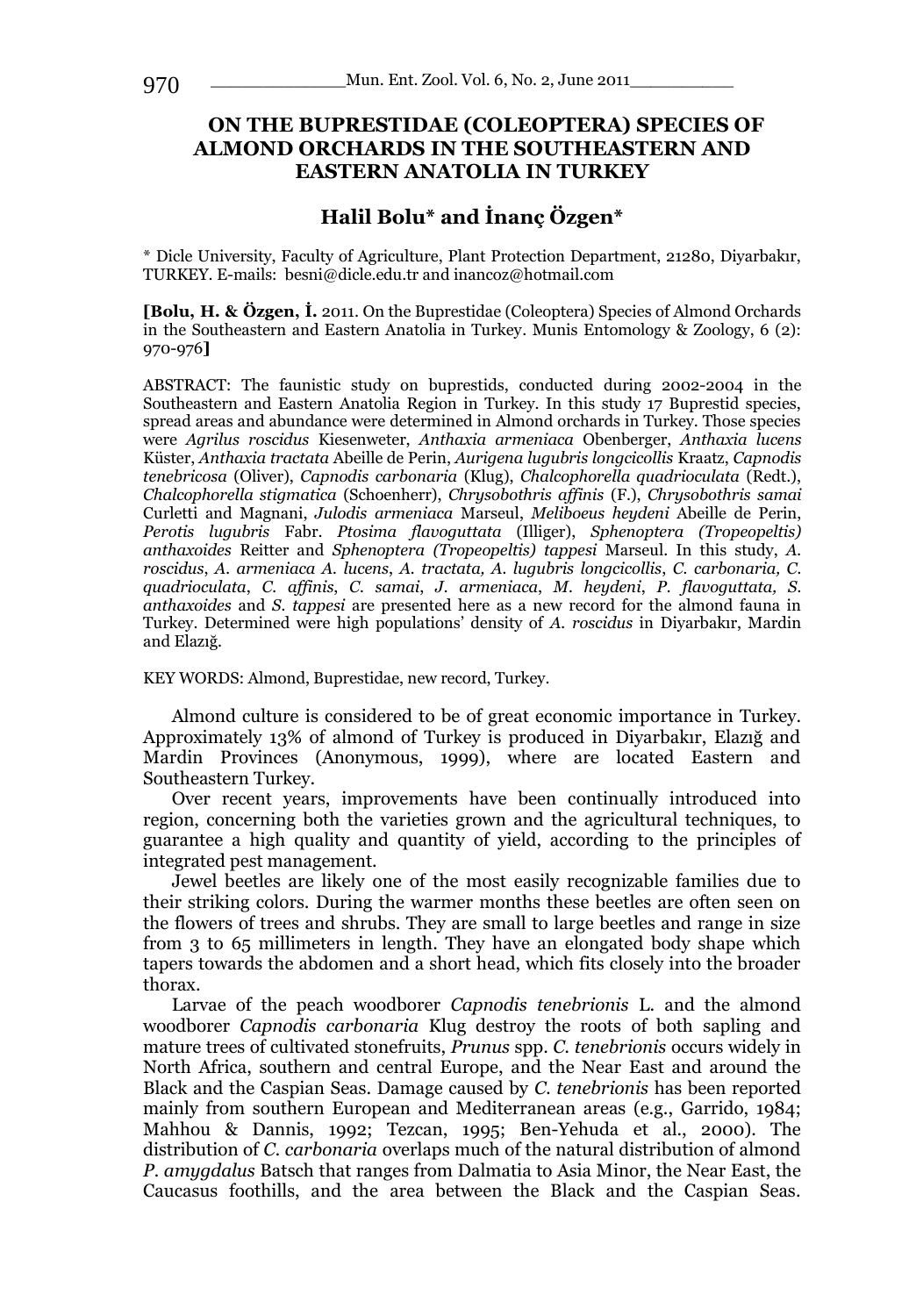Economic losses due to *C. carbonaria* have been reported mainly from Israel and Egypt (Ben-Yehuda et al., 1997). Outside of the cultivated lands, both species are rare and seldom found on wild host plants. The species are responsible for the destruction of plantations of almond, apricot (*P. armeniaca* L.), cherry (*P. vulgaris* L.), nectarine and peach [*P. persica* (L.) Batsch], and plum (*P. domestica*  L. and other plum species).

The aims of the study were: to determine buprestids species and abundances in Elazığ, Diyarbakır and Mardin Provinces in Turkey.

## **MATERIAL AND METHODS**

This faunal study conducted during 2002-04, is based on the collection of more than 1329 specimen from different parts in Diyarbakır [Çermik (38<sup>o</sup>15'N,  $39^{\circ}45'$ E at altitude of about 710m.), Ergani  $(38^{\circ}17'N, 39^{\circ}45'E$  at altitude of about 1043m.)], Mardin [Akbağ (37°22'N, 40°39'E at altitude of about 970m.), Cevizpinarı (37°20'N, 40°46'E at altitude of about 853 m.), Ömerli (37°24'N,  $40^{\circ}56'E$  at altitude of about 1133m.) and Yesilli  $(37^{\circ}22'N, 40^{\circ}51'E$  at altitude of about 1069m.)] and Eastern Anatolia Region in Elazığ [Center (38°39'N, 39°15'E at altitude of about 998m.), Gezin  $(38°29'N, 39°20'E)$  at altitude of about 1256m.), Keban (38<sup>o</sup> 43<sup>'</sup>N, 53<sup>o</sup>53<sup>'</sup>E at altitude of about 1206m.) and Sivrice (38<sup>o</sup>28<sup>'</sup>N, 39 <sup>o</sup>18'E at altitude of about 1280m.)] provinces (Fig. 1).

The sampling method was based on the techniques usually applied in orchards, namely knocking the adults out the trees by the frappage method. Trees were selected for sampling inspected once week between March and October. No chemical was applied during this study.

## **RESULTS AND DISCUSSION**

In this study 17 buprestid species, spread areas and abundance were determined in Almond orchard in Turkey. In this study, *Agrilus roscidus*, *Anthaxia armeniaca*, *Anthaxia lucens*, *Anthaxia tractata*, *Aurigena lugubris longcicollis*, *Capnodis carbonaria*, *Chalcophorella quadrioculata*, *Chrysobothris affinis*, *C. samai*, *Julodis armeniaca*, *Meliboeus heydeni*, *Perotis lugubris*, *Ptosima flavoguttata*, *Sphenoptera (Tropeopeltis) anthaxoides* and *S. (Tropeopeltis) tappesi* are presented here as a new record for the almond fauna in Turkey. Too many species are uncounted in Diyarbakır with 12 kinds. Elazığ and Mardin had followed this and each of them has 11 species.

*A. roscidus*'s population density was determined almond orchard in Diyarbakır it's followed according to circumstances by *A. armeniaca*, *C. carbonaria*, *A. lucens* and *A. longcicollis*. The other species' population densities were determined lower than 1 %. *A. roscidus*'s population density was determined almond orchard in Elazığ that it's followed by *C. carbonaria*. The other species' population densities were determined lower than 1 %. *A. roscidus*'s population density was determined almond orchard in Mardin that it's followed according to circumstances by *A. armeniaca*, *A. lucens, A. longcicollis* and *C. carbonaria*. The other species' population densities were determined lower than 1 %. Following is the presentation in alphabetical order. In this study 17 Buprestid species, spread areas and abundance were determined in Almond orchards in Turkey (Table 1).

## *Agrilus roscidus* **Kiesenweter, 1857**

This species was recorded from Diyarbakır, Elazığ and Mardin. It was active from early of June till end of August. The population recorded was very high. It constituted 64 % of the material. *A. roscidus* is a monophagous and oligophagous species are being described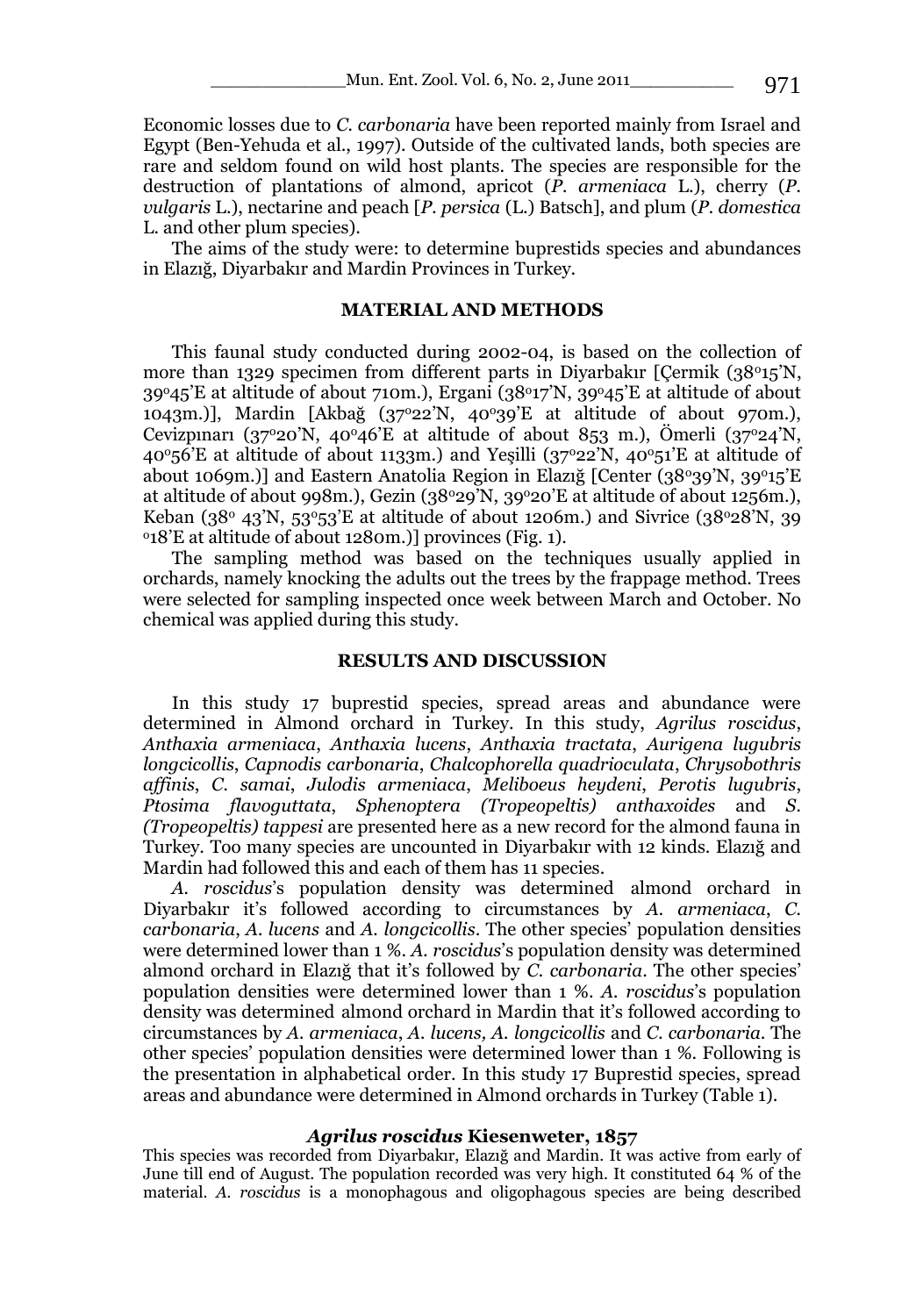(Królik & Niehuis, 2003). These known so far can be grouped as follows: species living on fruit trees, shrubs and herbaceous plants of the family Rosaceae (*Prunus, Pyrus, Malus, Crataegus, Rubus, Rosa* etc.). **General Distribution:** Albania, Austria, Belarus, Bosnia and Herzegovina, Bulgaria, Corsica, Croatia, Cyprus, Czech Republic, European Turkey, Germany, Hungary, Macedonia, Malta, Moldova, Republic of, Romania, Russia South, Sardinia, Sicily, Slovakia, Slovenia, Spanish mainland, Switzerland, Ukraine, Near East Asian: Turkey, Caucasian Russian republics, Georgia, Armenia, Azerbaidjan, Lebanon, Syria, Israel, Jordan, Sinai Peninsula (Egypt), Arabian peninsula, Iran, Iraq (Anonymous, 2004). **Distribution in Turkey:** İzmir (Tezcan, 1995), All Turkey (Lodos & Tezcan, 1995), Incl. Imroz I. - Gökçeada, but not those in the Sea of Marmara (Anonymous, 2004).

#### *Anthaxia armeniaca* **Obenberger, 1929**

This species was recorded from Diyarbakır, Elazığ and Mardin. The population recorded was high. It constituted 16.40 % of the material. It was active from middle of April till early of August. *A. armeniaca* is a monophagous species. This species living on pistachio trees ((Lodos & Tezcan, 1995; Yanık et. al., 2001). **General Distribution:** Iran, Iraq, Turkey ((Lodos & Tezcan, 1995). **Distribution in Turkey:** Pistachio tree in Adıyaman, Mardin, Diyarbakır, Siirt and Şanlıurfa (Lodos &Tezcan, 1995), Pistachio tree in Şanlıurfa (Yanık & Yücel, 2001).

#### *Anthaxia lucens* **Küster, 1852**

The specimens were collected in Diyarbakır, Elazığ and Mardin during April and August. It was a common species were constituted 4.4 % of the material. **General Distribution:** Albania, Croatia, Crete, European Turkey, Germany, Hungary, Macedonia, Malta, Sicily, Slovenia, East Palaearctic, Yugoslavia (Anonymous, 2008).**Distribution in Turkey:** Incl. Imroz I. - Gökçeada, but not those in the Sea of Marmara (Anonymous, 2004).

#### *Anthaxia tractata* **Abeille de Perrin, 1901**

This was found only in May from Diyarbakır. The population recorded was very low. It constituted 0.45 % of the material. **General Distribution:** Albania, Croatia, European Turkey, Germany, Hungary, Macedonia, Malta, Sicily, East Palaearctic (Anonymous, 2004). **Distribution in Turkey:** Unknown.

### *Aurigena lugubris longicollis* **Kraatz, 1881**

This was found during April and September in Diyarbakır, Elazığ and Mardin. It was a common species were constituted 3 % of the material. **General Distribution:** Albania, Austria, Belarus, Bosnia and Herzegovina, Bulgaria, Croatia, Czech Republic, European Turkey, Germany, Hungary, Macedonia, Romania, Russia, Slovakia, Slovenia, Ukraine, Yugoslavia, East Palaearctic (Anonymous, 2004). **Distribution in Turkey:** In Turkey, except for The Black Sea Region and Eastern Anatolia Region, although existed more or less, nearly everywhere it is encountered mainly in surroundings of İçel and Adana (Lodos & Tezcan, 1995).

## *Capnodis carbonaria* **(Klug, 1829)**

This species was recorded from Diyarbakır, Elazığ and Mardin. It was active from early of April till end of September. The population recorded was high. It constituted 5.79 % of the material. **General Distribution:** Albania, Austria, Belarus, Bosnia and Herzegovina, Bulgaria, Croatia, Czech Republic, European Turkey, Germany, Hungary, Macedonia, Romania, Russia, Slovakia, Slovenia, Ukraine, Yugoslavia, East Palaearctic (Anonymous, 2004). **Distribution in Turkey:** Except for The Northern Black Sea Region and Eastern Anatolia Region, it is more or less encountered nearly on all sides of Turkey (Lodos & Tezcan, 1995), İzmir (Tezcan, 1995).

#### *Capnodis tenebricosa* **(Oliver, 1790)**

This species was recorded from Diyarbakır and Mardin. This was during end of May till August. The population recorded was low in Diyarbakır and Mardin. **General Distribution:** Albania, Bosnia and Herzegovina, Bulgaria, Corsica, Croatia, European Turkey, French mainland, Greek mainland, Italian mainland, Macedonia, Moldova,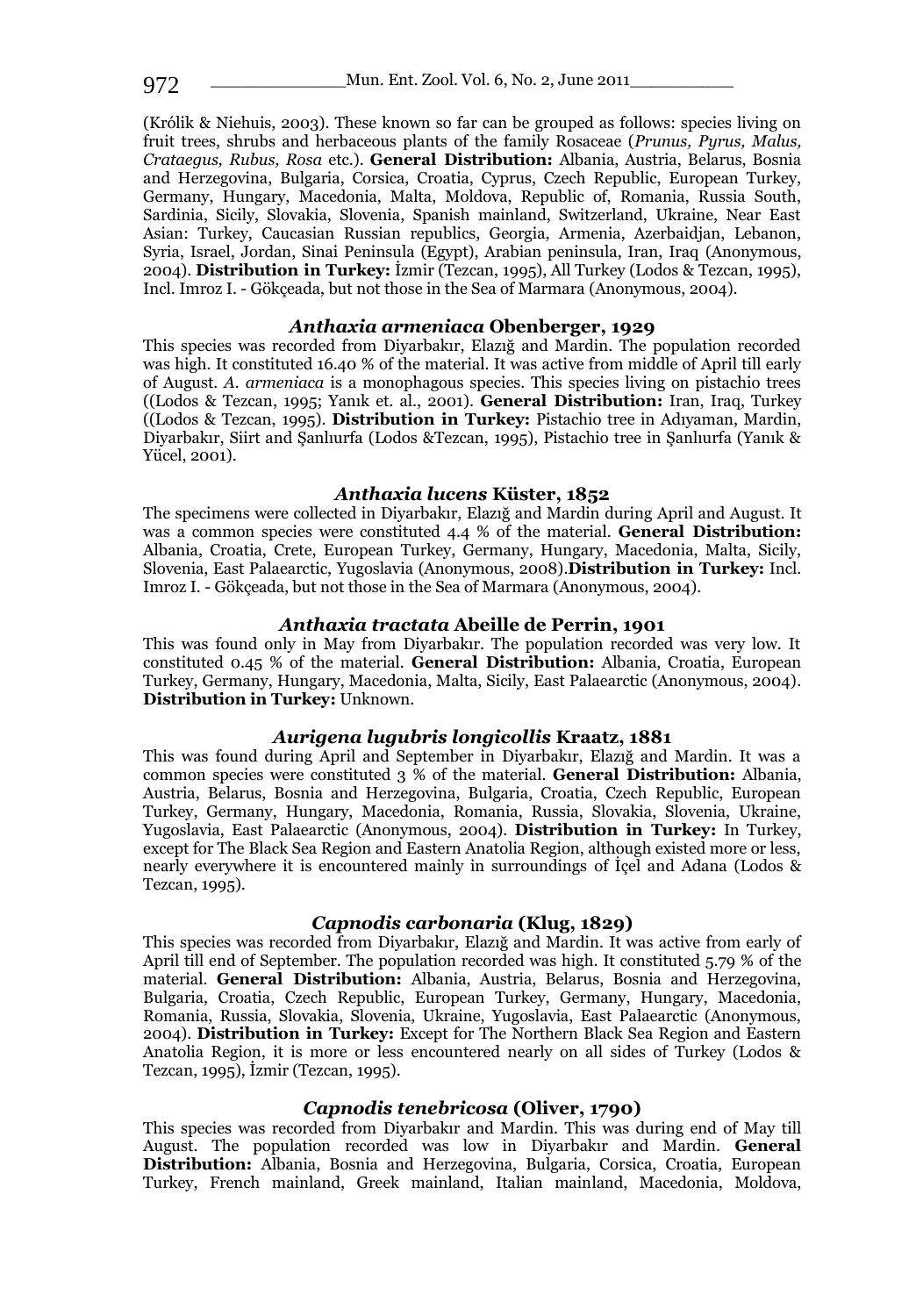Romania, Russia, Sardinia, Slovenia, Ukraine, Yugoslavia (Anonymous, 2004). **Distribution in Turkey:** Southeastern Anatolia (Maçan, 1986), All Turkey (Lodos &Tezcan, 1995), İzmir (Tezcan, 1995).

#### *Chalcophorella quadrioculata* **(Redtenbacher, 1843)**

Two specimens were collected in Çermik II (18.07.2003) and Sivrice (09.05.2003). The population recorded was very low. It was a common species were constituted 0.15 % of the material. **General Distribution:** Syria, Turkey (Anonymous, 2008). **Distribution in Turkey:** Turkey, Akdeniz kıyısı, Hatay, Akbes, Adıyaman, (Anonymous, 2004).

## *Chalcophorella stigmatica* **(Schoenherr, 1817)**

Two specimens were found only in May (Ömerli 12.05.2003) and June (Cevizpınarı 03.06.2003) from Mardin. The population recorded was very low. It constituted 0.15 % of the material. **General Distribution:** Albania, Bosnia and Herzegovina, Bulgaria, European Turkey, Greek mainland, North Aegean Is., Near East Asian: Turkey, Caucasian Russian republics, Georgia, Armenia, Azerbaidjan, Lebanon, Syria, Israel, Jordan, Sinai Peninsula (Egypt), Arabian peninsula, Iran, Iraq (Anonymous, 2004). **Distribution in Turkey:** South provinces (Nizamlıoğlu, 1961), Southeastern Anatolia (Maçan, 1986), İzmir (Tezcan, 1995).

## *Chrysobothris affinis* **(Fabricius, 1794)**

This species was recorded from Diyarbakır and Mardin. This was during in May till August. The population recorded was very low in Diyarbakır and Mardin. **General Distribution:**  Albania, Austria, Belarus, Bosnia and Herzegovina, Bulgaria, Corsica, Croatia, Czech Republic, European Turkey, French mainland, Germany, Greek mainland, Hungary, Macedonia, Malta, Moldova, Norwegian mainland, Republic of, Poland, Portuguese mainland, Romania, Russia, Sardinia, Sicily, Slovakia, Slovenia, Sweden, Switzerland, Ukraine, Yugoslavia, East Palaearctic (Anonymous, 2004). **Distribution in Turkey:** Thrace Region, İstanbul, Kocaeli, İzmir, Muğla, Ankara (Lodos &Tezcan, 1995), İzmir (Tezcan, 1995).

## *Chrysobothris samai* **Curletti and Magnani, 1998**

Two specimens were found only in Mardin (Akbağ 12.06.2003). **General Distribution:**  Turkey (Bolu et al., 2005). **Distribution in Turkey:** Mardin (Bolu et al., 2005).

## *Julodis armeniaca* **Marseul, 1865**

Three specimens were found only in Diyarbakır (Çermik I 17.06.2003). **General Distribution:** Cyprus, Near East Asian: Turkey, Caucasian Russian republics, Armenia, Azerbaidjan, Lebanon, Syria, Israel, Jordan, Sinai Peninsula (Egypt), Arabian peninsula, Iran, Iraq (Anonymous, 2004). **Distribution in Turkey:** Unknown.

## *Meliboeus heydeni* **Abeille de Perrin, 1897**

Three specimens were found only in Diyarbakır (Çermik II 03.07.2002. 1, 17.06.2003. 2). **General Distribution:** Israel (Chikatunov, et al., 1999), Turkey (Bolu et al., 2005). **Distribution in Turkey:** Diyarbakır (Bolu et al., 2005).

## *Perotis lugubris* **(Fabricius, 1777)**

This species was recorded from Diyarbakır and Mardin. This was during in April till August. The population recorded was very low in Diyarbakır and Mardin. **General Distribution:**  Albania, Austria, Bosnia and Herzegovina, Bulgaria, Croatia, Czech Republic, European Turkey, Germany, Greek mainland, Italian mainland, Macedonia, Romania, Russia, Slovakia, Slovenia, Ukraine, Yugoslavia, East Palaearctic (Anonymous, 2004). **Distribution in Turkey:** İzmit, Ankara, Adana (Nizamlıoğlu, 1961), Southeastern Anatolia (Maçan, 1986), Adana, İçel (Lodos & Tezcan, 1995).

## *Ptosima flavoguttata* **(Illiger, 1803)**

This species was recorded from Elazığ and Mardin. This was during in May till July. **General Distribution:** Albania, Bosnia and Herzegovina, Bulgaria, Corsica, Croatia,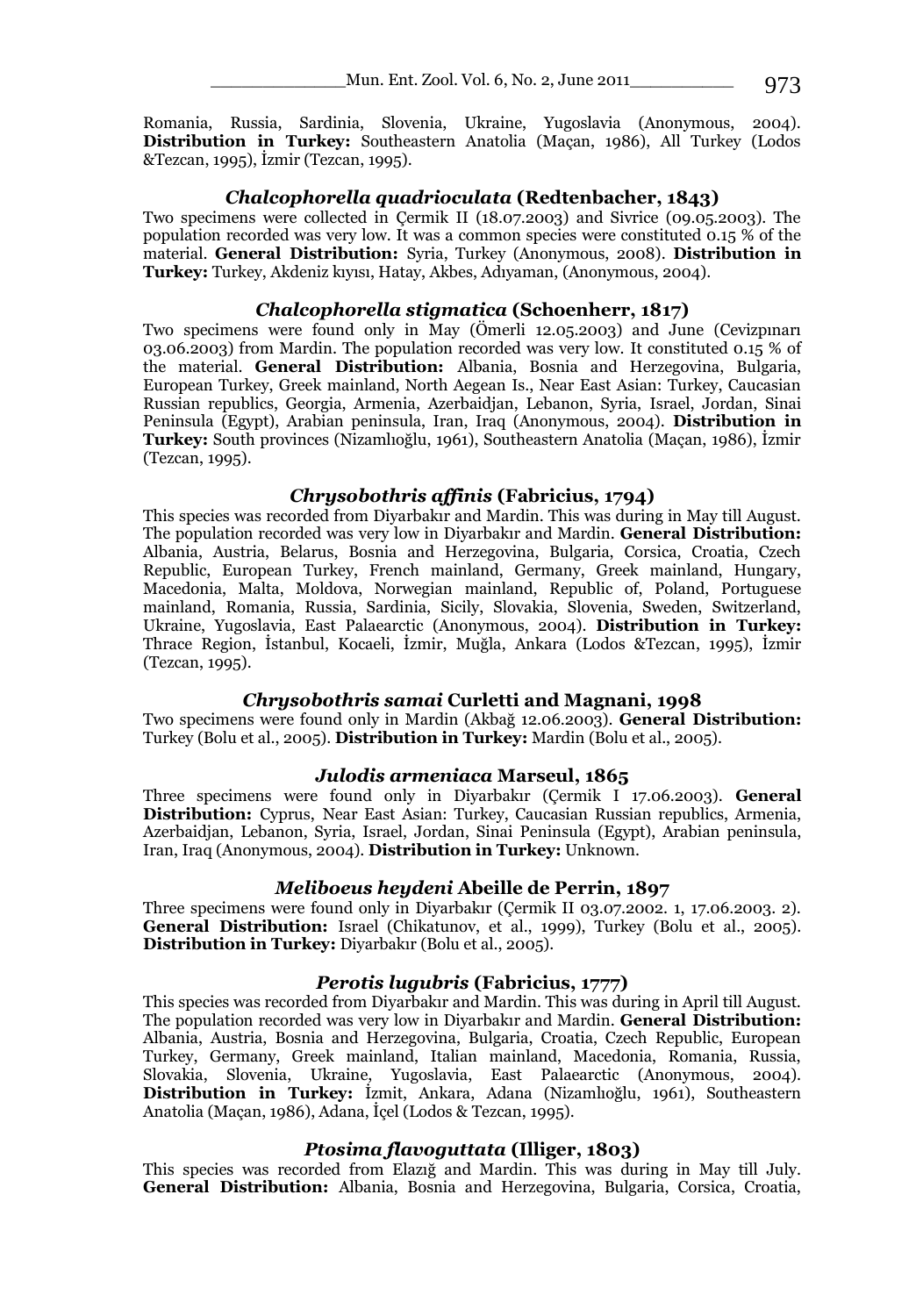Cyprus, Czech Republic, European Turkey, French mainland, Greek mainland, Hungary, Italian mainland, Macedonia, Malta, Portuguese mainland, Romania, Russia, Sardinia, Sicily, Slovakia, Slovenia, Spanish mainland, Switzerland, Ukraine, Yugoslavia, Near East Asian: Turkey, Caucasian Russian republics, Armenia, Azerbaidjan, Lebanon, Syria, Israel, Jordan, Sinai Peninsula (Egypt), Arabian peninsula, Iran, Iraq, North Africa (Anonymous, 2004). **Distribution in Turkey:** İzmir (Tezcan, 1995), All Turkey (Lodos & Tezcan, 1995).

#### *Sphenoptera (Tropeopeltis) anthaxoides* **Reitter, 1895**

This species was recorded from Diyarbakır, Elazığ and Mardin. The population recorded was very low. It constituted 0.15 % of the material. It was active from middle of April till early of August. **General Distribution:** Albania, Crete, Cyprus, Greek mainland, Macedonia, Near East Asian, North Africa (Anonymous, 2004). **Distribution in Turkey:** Unknown.

#### *Sphenoptera (Tropeopeltis) tappesi* **Marseul, 1865**

This species was recorded from Diyarbakır, Elazığ and Mardin. The population recorded was low. It constituted 1.74 % of the material. It was active from April till early of September. **General Distribution:** Greece, Cyprus, Syria, Iraq and Turkey (Obenberger, 1930; Derwesh, 1965; Georghiou, 1977; Lodos & Tezcan, 1995). Near East Asian: Turkey, Caucasian Russian republics, Armenia, Azerbaidjan, Lebanon, Syria, Israel, Jordan, Sinai Peninsula (Egypt), Arabian Peninsula, Iran, Iraq, North Africa (Anonymous, 2004). **Distribution in Turkey:** Aegian region (Lodos & Tezcan, 1995), Diyarbakır (Bolu, 2008).

## **ACKNOWLEDGEMENTS**

The authors are thankful to expert for identification of the buprestids species to Assoc. Prof. Dr. Göksel TOZLU (Atatürk University, Plant Protection Department, Erzurum/Turkey). This study was supported by the Scientific and Technical Research Council of Turkey (TÜBİTAK-Project No: TOGTAG-2886).

## **LITERATURE CITED**

**Anonymous,** 1999. Agricultural Ministry. Plant Protection and Control General Director. Pests of Cereals, Vol. 1: p. 50.

**Anonymous,** 2004. Fauna Europaea. www.faunaeur.org.

**Anonymous,** 2008. http://www.biologie.uni-ulm.de/cgi-bin/query\_all/details.

**Ben-Yehuda, S., Assael, F. & Mendel, Z.** 1997. Recent outbreaks of phloem-and wood-boring insects in deciduous orchards in Israel. Phytoparasitica, 25:163-164.

**Ben-Yehuda, S., Assael, F. & Mendel, Z.** 2000. Improved chemical control of *Capnodis tenebrionis*  L.and *C. carbonaria* Klug (Coleoptera: Buprestidae) in stonefruit plantations in Israel. Phytoparasitica, 28: 27-41.

**Bodenheimer, F. S.** 1958. Türkiye'de ziraatta ve ağaçlara zararlı olan böcekler ve bunlarla savaş hakkında bir etüd. Bayur Matbaası, Ankara, 346.

**Bolu, H., Özgen, İ. & Çınar, M.** 2005. Dominancy of Insect Families and Species Recorded in Almond Orchards of Turkey. Acta Phytopathologica et Entomologica Hungarica, 40: 145-157.

**Bolu, H.** 2008. A New Host *Sphenoptera tappesi* Marseul (Coleoptera: Buprestidae) for *Dolichomitus kriechbaumeri* (Schulz) (Hymenoptera: Ichneumonidae) from Turkey. Turk. J. Zool., 32: 225-226.

**Chikatunov, V., Pavlicek, T. & Nevo, E.** 1999. Coleoptera of "Evolution Canyon", Lower Nahal Oren, Mount Carmel, Israel. Part I. Families: Buprestidae, Carabidae, Cerambycidae, Glaphyridae, Hybosoridae, Hydrophilidae, Lucanidae, Scarabaeidae, Tenebrionidae, and Trogidae. Pensoft Publishers, 174.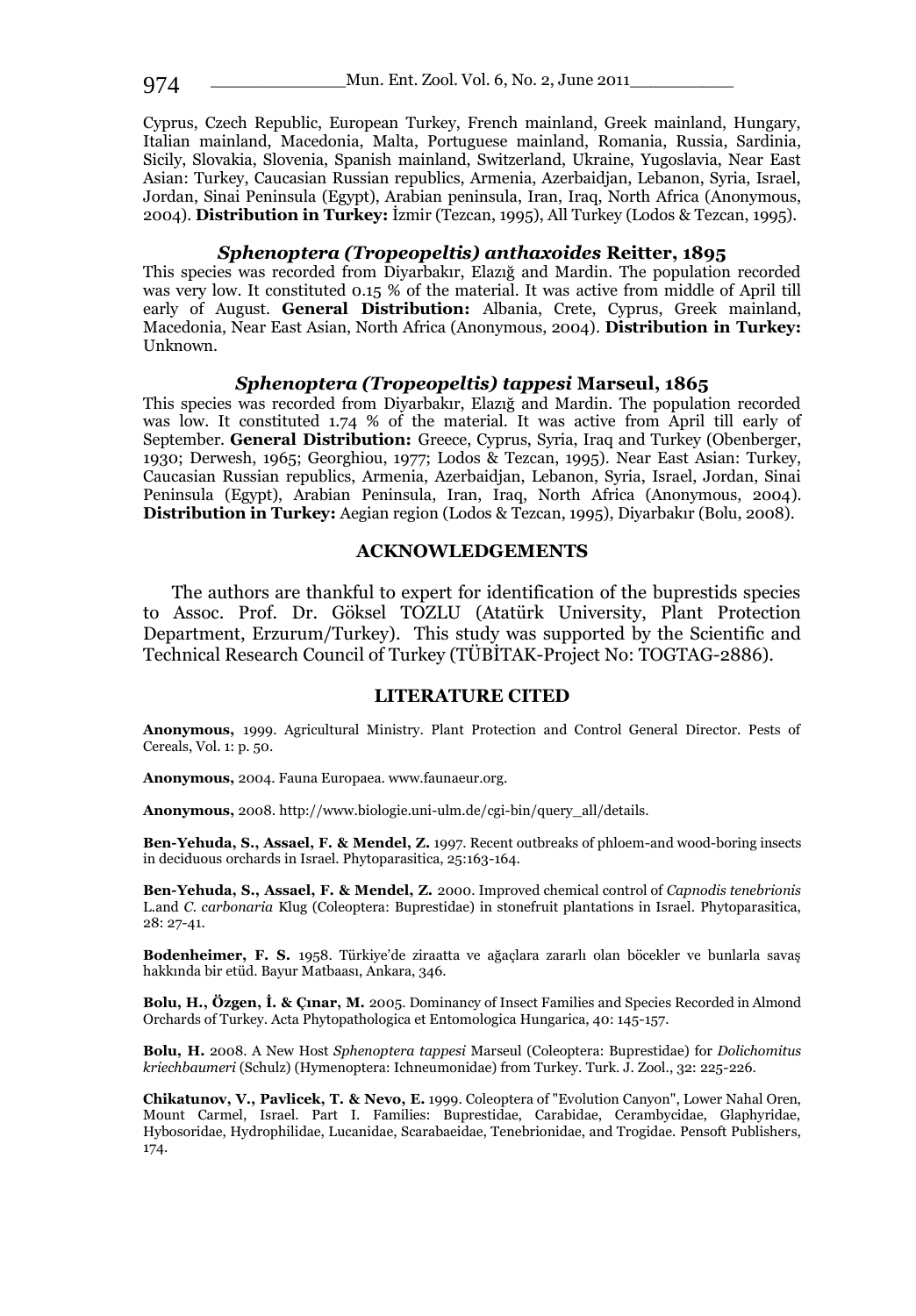**Garrido, A.** 1984. Bioecologõ ´Capnodis tenebrionis L. (Coleoptera: Buprestidae) orientaciones para su control. Bull. San. Veg. Plagas.

**Królik, R. & [Niehuis, M.](http://www.biol.uni.wroc.pl/cassidae/Agrilusrhoos.pdf)** 2003. *Agrilus rhoos*, a new species from Turkey (Coleoptera: Buprestidae), 14: 357-362.

**Lodos, N. & Tezcan, S.** 1995. Entomology of Turkey V. (Buprestidae), Turkey Entomology Association Publicion, Bornova, 138.

**Maçan, G.** 1986. Investigations on the Almond pests, their morphology, distribution and economic importance in south eastern region of Turkey. Ministry of Agriculture and Forestry. Research publications series, 5: 71-75.

**Mahhou, A. & Dannis, F. G.** 1992. The almond in Morocco. Hort Technology, 2: 488-492.

**Nizamlioğlu, K.** 1962. Türkiye Ziraatına Zararlı Olan Böcekler ve Mücadelesi. Bölüm 2, Meyve Ağacı Zararlıları, İstanbul, 1-11: 1-184.

**Obenberger, J.** 1926. Buprestidae: I, IN: S. Schenkling (ed.) Coleopterorum Catalogus, 84: 1-212.

**Popov, V.** 1962. Spetsiana Entomologia. Zemizdat, Sofiya, 457.

**Talhouk, A. S.** 1977. Contributions to the Knowledge of Almond Pests in East Mediterranean Countries . VII. The Defoliators. Z. Ang. Ent., 80: 138-246.

**Tezcan, S.** 1995. Investigations on the harmful species of Buprestidae (Coleoptera) of cherry orchards in Kemalpasa (Izmir) district (Turkey). Turk. Entomol. Derg., 3: 221-230.

**Yanık, E. & Yücel, A.** 2001. The pistachio (*P. vera* L.) pests, their population development and damage stage in Şanlıurfa province. XI. G.R.E.M.P.A. Meeting (1-4 September , Şanlıurfa), 301-309.